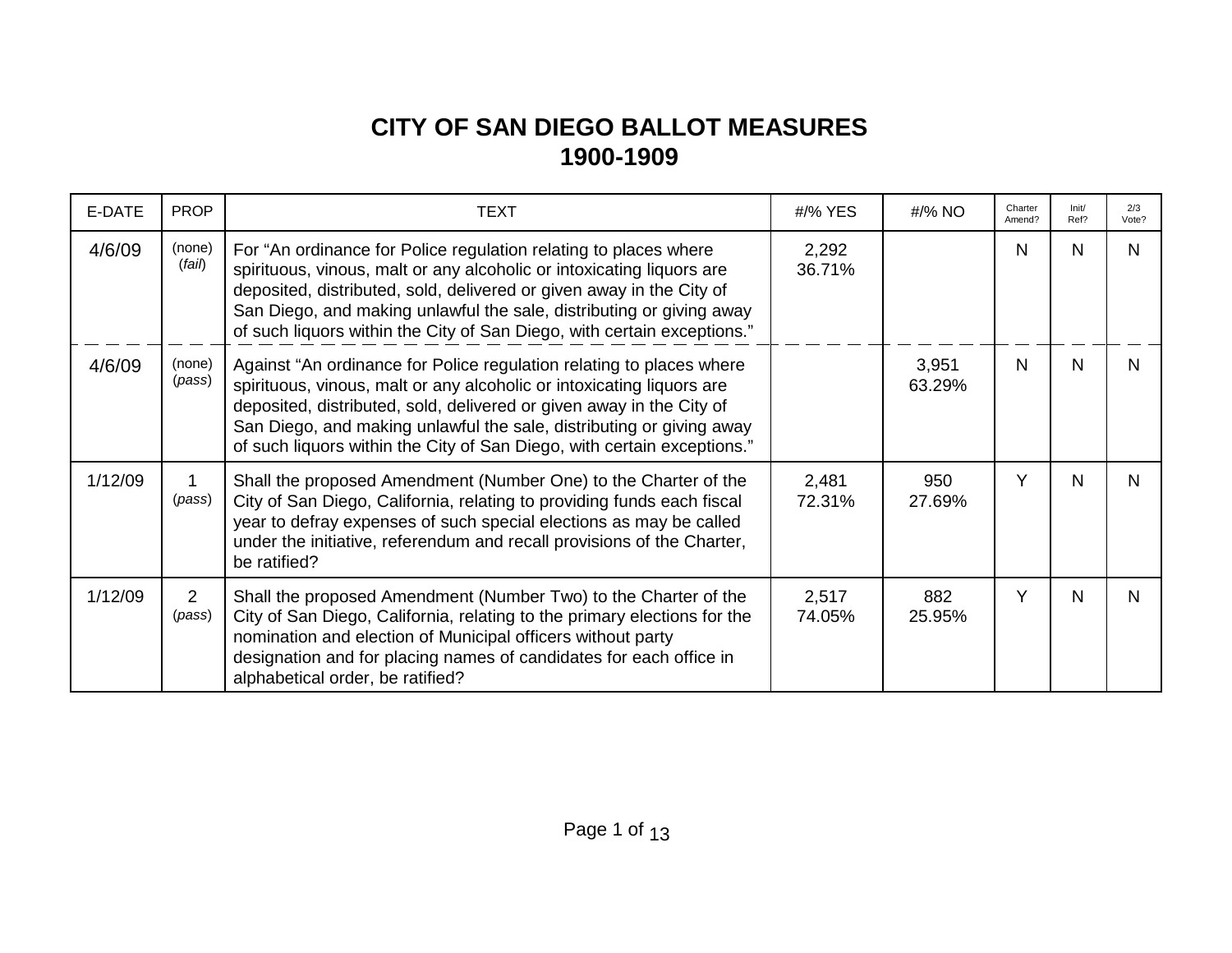| E-DATE  | <b>PROP</b>              | <b>TEXT</b>                                                                                                                                                                                                                                                                                                                                                                     | #/% YES         | #/% NO          | Charter<br>Amend? | Init/<br>Ref? | 2/3<br>Vote? |
|---------|--------------------------|---------------------------------------------------------------------------------------------------------------------------------------------------------------------------------------------------------------------------------------------------------------------------------------------------------------------------------------------------------------------------------|-----------------|-----------------|-------------------|---------------|--------------|
| 1/12/09 | 3<br>(pass)              | Shall the proposed Amendment (Number Three) to the Charter of the<br>City of San Diego, California, relating to amendment that Common<br>Council shall consist of five members with annual salary of \$2000.00<br>each, and fixing bond of members at \$5000.00 and defining powers<br>and duties of Common Council and members thereof, be ratified?                           | 2,394<br>69.39% | 1,056<br>30.61% | Y                 | $\mathsf{N}$  | N.           |
| 1/12/09 | $\overline{4}$<br>(fai)  | Shall the proposed Amendment (Number Four) to the Charter of the<br>City of San Diego, California, relating to amendment that Common<br>Council shall consist of nine members, one from each ward elected<br>at large with salary of \$1200 each and fixing bond of members at<br>\$5000. and defining powers and duties of Common Council and<br>members thereof, be ratified? | 435<br>12.97%   | 2,919<br>87.03% | Y                 | $\mathsf{N}$  | N.           |
| 1/12/09 | 5<br>(pass)              | Shall the proposed Amendment (Number Five) to the Charter of the<br>City of San Diego, California, relating to meetings of Common<br>Council, designating same to be held on Monday of each week,<br>providing for special meetings and that all meetings be public, be<br>ratified?                                                                                            | 2,554<br>75.07% | 848<br>24.93%   | Y                 | $\mathsf{N}$  | N.           |
| 1/12/09 | 6<br>(pass)              | Shall the proposed Amendment (Number Six) to the Charter of the<br>City of San Diego, California, relating to disqualification of members<br>of Common Council, prescribing oath of office and fixing penalty for<br>violation thereof, be ratified?                                                                                                                            | 2,486<br>74.78% | 852<br>25.22%   | Y                 | N             | N.           |
| 1/12/09 | $\overline{7}$<br>(pass) | Shall the proposed Amendment (Number Seven) to the Charter of<br>the City of San Diego, California, relating to repeal of Section 16,<br>Chapter I of Article II of the City Charter, be ratified?                                                                                                                                                                              | 2,308<br>71.88% | 903<br>28.12%   | Y                 | $\mathsf{N}$  | $\mathsf{N}$ |
| 1/12/09 | 8<br>(pass)              | Shall the proposed Amendment (Number Eight) to the Charter of the<br>City of San Diego, California, relating to the appointment by Mayor of<br>members of Board of Health, Cemetery and Park Commissioners<br>and Auditor, to be confirmed by Common Council, be ratified?                                                                                                      | 2,376<br>71.65% | 940<br>28.35%   | Y                 | $\mathsf{N}$  | $\mathsf{N}$ |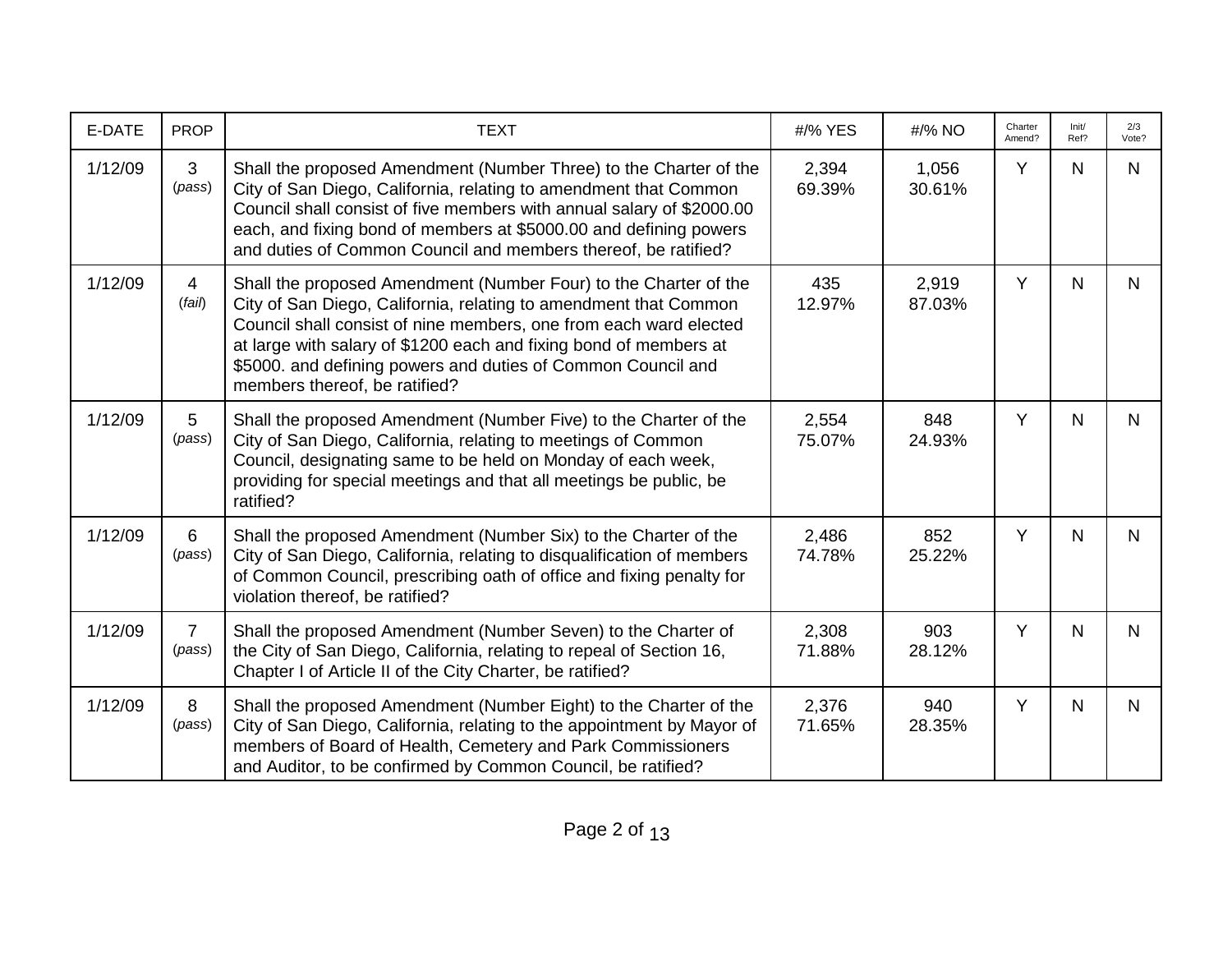| E-DATE  | <b>PROP</b>  | <b>TEXT</b>                                                                                                                                                                                                                                                                                                                                                                                                                                                                                                  | #/% YES         | #/% NO        | Charter<br>Amend? | Init/<br>Ref? | 2/3<br>Vote? |
|---------|--------------|--------------------------------------------------------------------------------------------------------------------------------------------------------------------------------------------------------------------------------------------------------------------------------------------------------------------------------------------------------------------------------------------------------------------------------------------------------------------------------------------------------------|-----------------|---------------|-------------------|---------------|--------------|
| 1/12/09 | 9<br>(pass)  | Shall the proposed Amendment (Number Nine) to the Charter of the<br>City of San Diego, California, relating to repeal of Section 23,<br>Chapter I, Article II of the City Charter, be ratified?                                                                                                                                                                                                                                                                                                              | 2,271<br>70.86% | 934<br>29.14% | Y                 | N.            | N.           |
| 1/12/09 | 10<br>(pass) | Shall the proposed Amendment (Number Ten) to the Charter of the<br>City of San Diego, California, relating to amendment providing rules<br>for construing provisions of City Charter, be ratified?                                                                                                                                                                                                                                                                                                           | 2,337<br>72.26% | 897<br>27.74% | Y                 | N             | N            |
| 1/12/09 | 11<br>(pass) | Shall the proposed Amendment (Number Eleven) to the Charter of<br>the City of San Diego, California, relating to repeal of Sections 2 and<br>4 of Chapter II of Article II of the City Charter, be ratified?                                                                                                                                                                                                                                                                                                 | 2,205<br>71.38% | 884<br>28.62% | Y                 | N.            | N            |
| 1/12/09 | 12<br>(pass) | Shall the proposed Amendment (Number Twelve) to the Charter of<br>the City of San Diego, California, relating to repeal of Section 1 of<br>Chapter V of Article III of the City Charter, be ratified?                                                                                                                                                                                                                                                                                                        | 2,182<br>70.89% | 896<br>29.11% | Y                 | $\mathsf{N}$  | $\mathsf{N}$ |
| 1/12/09 | 13<br>(pass) | Shall the proposed Amendment (Number Thirteen) to the Charter of<br>the City of San Diego, California, relating to salaries of certain<br>officers, fixing amount thereof, and providing for the re-adjustment of<br>same in January 1911 and every two years thereafter, be ratified?                                                                                                                                                                                                                       | 2,232<br>70.63% | 928<br>29.37% | Y                 | N.            | N.           |
| 1/12/09 | 14<br>(pass) | Shall the proposed Amendment (Number Fourteen) to the Charter of<br>the City of San Diego, California, relating to the repeal of Chapters 1<br>and 5 of Article V of City Charter, be ratified?                                                                                                                                                                                                                                                                                                              | 2,172<br>70.77% | 897<br>29.23% | Y                 | N             | N            |
| 1/12/09 | 15<br>(pass) | Shall the proposed Amendment (Number Fifteen) to the Charter of<br>the City of San Diego, California, relating to abolishing offices of City<br>Assessor, City Tax Collector and City Treasurer and providing that<br>duties of such officers may be performed by the County Assessor,<br>County Tax Collector and County Treasurer, respectively and<br>authorizing the Common Council to provide a system for the<br>assessment, levy and collection of City taxes and change fiscal year,<br>be ratified? | 2,352<br>73.80% | 835<br>26.20% | Y                 | N             | N            |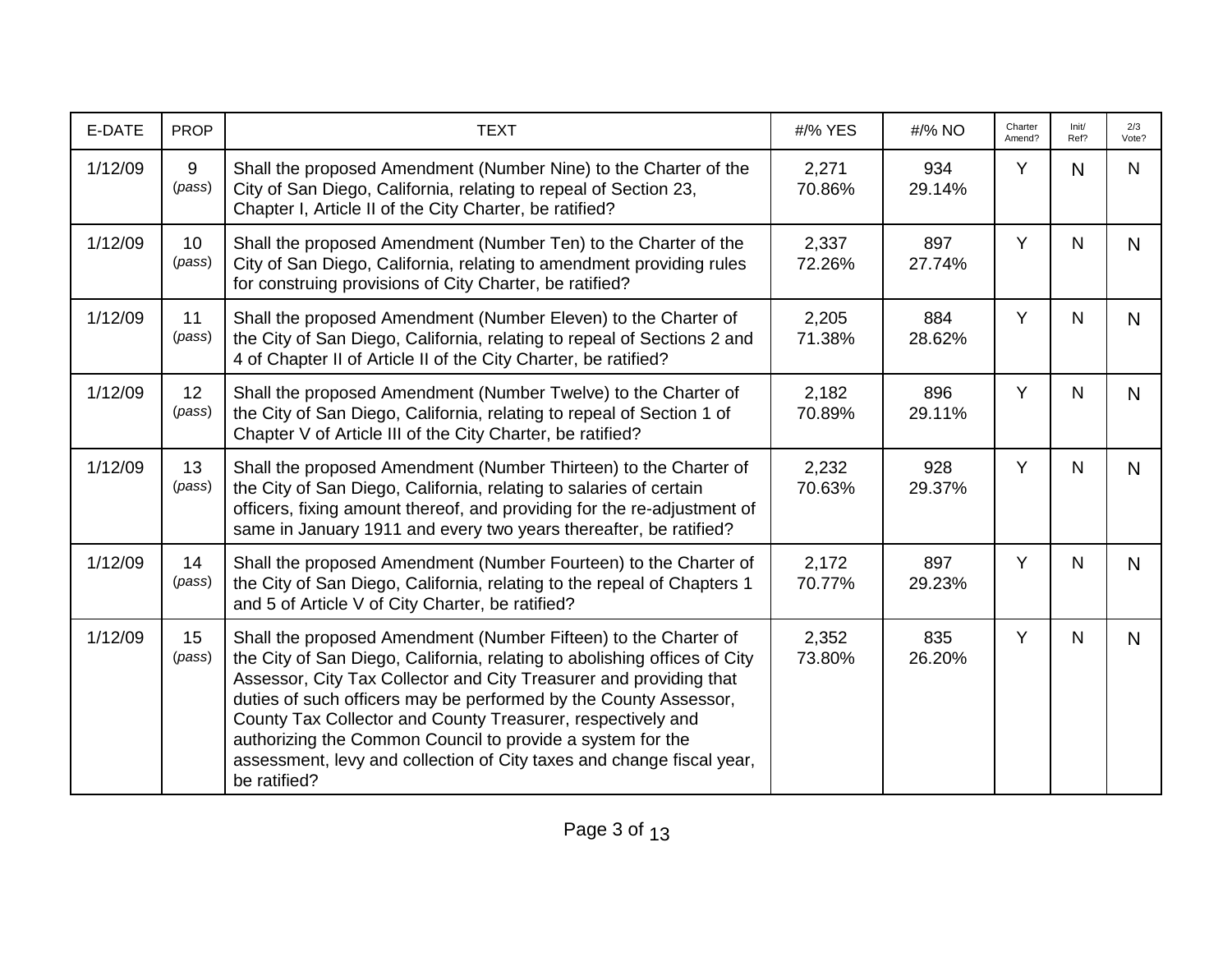| E-DATE  | <b>PROP</b>                        | <b>TEXT</b>                                                                                                                                                                                                                                                                                                                                             | #/% YES         | #/% NO          | Charter<br>Amend? | Init/<br>Ref? | 2/3<br>Vote?   |
|---------|------------------------------------|---------------------------------------------------------------------------------------------------------------------------------------------------------------------------------------------------------------------------------------------------------------------------------------------------------------------------------------------------------|-----------------|-----------------|-------------------|---------------|----------------|
| 1/12/09 | 16<br>(pass)                       | Shall the proposed Amendment (Number Sixteen) to the Charter of<br>the City of San Diego, California, relating to Board of Education to<br>consist of five members to be elected at large and fixing term of<br>office, be ratified?                                                                                                                    | 2,347<br>69.36% | 1,037<br>30.64% | Y                 | N.            | N              |
| 1/12/09 | 17<br>(fai)                        | Shall the proposed Amendment (Number Seventeen) to the Charter<br>to the City of San Diego, California, relating to salaries for members<br>of the Board of Education and fixing same at \$600 each, per annum,<br>be ratified?                                                                                                                         | 1,374<br>40.94% | 1,982<br>59.06% | Y                 | N             | $\mathsf{N}$   |
| 1/12/09 | 18<br>(pass)                       | Shall the proposed Amendment (Number Eighteen) to the Charter of<br>the City of San Diego, California, relating to the repeal of Chapters 1<br>and 2 of Article IX of the City Charter, be ratified?                                                                                                                                                    | 2,199<br>68.65% | 1,004<br>31.35% | Y                 | N             | N              |
| 1/12/09 | 19<br>(pass)                       | Shall the proposed Amendment (Number Nineteen) to the Charter of<br>the City of San Diego, California, relating to reserving from sale all<br>Pueblo Lands north of San Diego River, and owned by City until the<br>year 1930 unless otherwise authorized by ordinance ratified by<br>electors and providing for tax levy to improve same, be ratified? | 2,082<br>62.75% | 1,236<br>37.25% | Y                 | N             | N <sub>1</sub> |
| 3/12/07 | (bond)<br>(pass)                   | Proposition number 1, for a bonded indebtedness of<br>\$59,108.55 for a water pipe line from the intersection of Fifth<br>street and University avenue to Old Town reservoir.                                                                                                                                                                           | 1,362<br>80.07% | 259<br>19.93%   | N                 | N             | Y              |
| 3/12/07 | $\overline{2}$<br>(bond)<br>(pass) | Proposition number 2, for a bonded indebtedness of \$265,891.45 for<br>the general enlargement and extension of the water system of the<br>city.                                                                                                                                                                                                        | 1,403<br>82.48% | 218<br>17.52%   | N                 | N             | Y              |
| 3/12/07 | 3<br>(bond)<br>(pass)              | Proposition number 3, for a bonded indebtedness of \$151,933.71 for<br>the construction of certain reservoirs and the repair of other certain<br>reservoirs.                                                                                                                                                                                            | 1,346<br>79.13% | 261<br>20.87%   | N                 | $\mathsf{N}$  | Y              |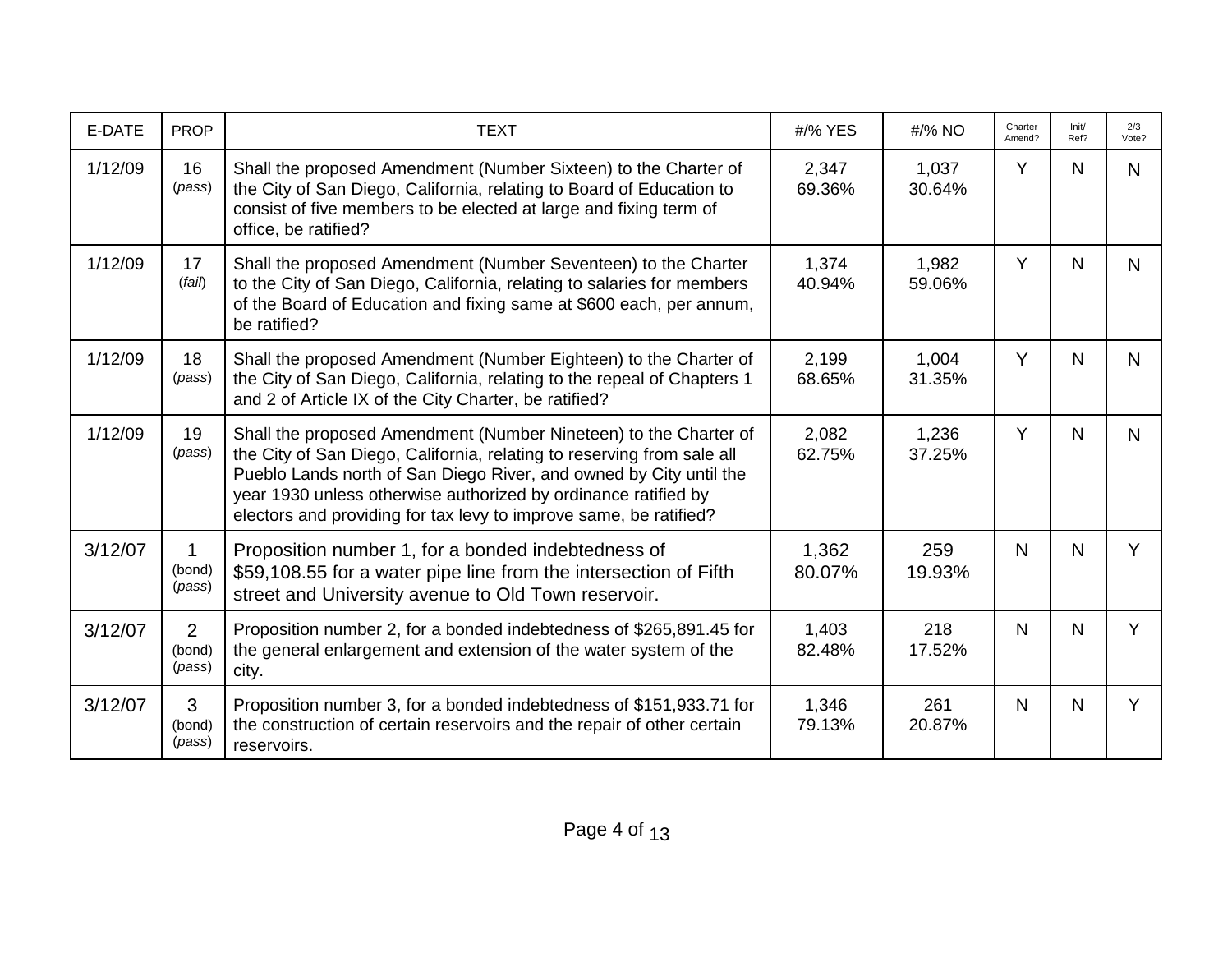| E-DATE  | <b>PROP</b>                        | <b>TEXT</b>                                                                                                                                                                                             | #/% YES         | #/% NO        | Charter<br>Amend? | Init/<br>Ref? | 2/3<br>Vote? |
|---------|------------------------------------|---------------------------------------------------------------------------------------------------------------------------------------------------------------------------------------------------------|-----------------|---------------|-------------------|---------------|--------------|
| 3/12/07 | $\overline{4}$<br>(bond)<br>(pass) | Proposition number 4, for a bonded indebtedness of \$70,000 for the<br>construction of certain boulevards and the repair of certain roads.                                                              | 1,254<br>73.72% | 358<br>26.28% | N                 | N             | Y            |
| 3/12/07 | 5<br>(bond)<br>(pass)              | Proposition number 5, for a bonded indebtedness of \$5,000 for the<br>construction of a new road to Mount Hope Cemetery.                                                                                | 1,389<br>81.66% | 241<br>18.34% | $\mathsf{N}$      | $\mathsf{N}$  | Y            |
| 3/12/07 | 6<br>(bond)<br>(pass)              | Proposition number 6, for a bonded indebtedness of \$50,000 for the<br>construction of seven reinforced concrete culverts.                                                                              | 1,342<br>78.89% | 272<br>21.11% | $\mathsf{N}$      | N             | Y            |
| 3/12/07 | $\overline{7}$<br>(bond)<br>(pass) | Proposition number 7, for a bonded indebtedness of \$65,000 for the<br>construction of a building and the completion and repair of other<br>buildings for the Fire Department.                          | 1,342<br>78.89% | 282<br>21.11% | N.                | N             | Y            |
| 3/12/07 | 8<br>(bond)<br>(fai)               | Proposition number 8, for a bonded indebtedness of \$25,000 for the<br>Ninth Ward Park.                                                                                                                 | 940<br>55.26%   | 652<br>44.74% | N                 | N             | Y            |
| 3/12/07 | 9<br>(bond)<br>(pass)              | Proposition number 9, for a bonded indebtedness of \$52,894.54 for<br>the enlargement and extension of the main sewer system of the city.                                                               | 1,408<br>82.77% | 221<br>17.23% | N                 | N             | Y            |
| 3/12/07 | 10<br>(bond)<br>(pass)             | Proposition number 10, for a bonded indebtedness of \$4,648.54 for<br>sewers in University Heights.                                                                                                     | 1,302<br>76.54% | 307<br>23.46% | $\mathsf{N}$      | $\mathsf{N}$  | Y            |
| 3/12/07 | 11<br>(bond)<br>(pass)             | Proposition number 11, for a bonded indebtedness of \$12,834.58 for<br>sewers on Florence Heights and Vicinity.                                                                                         | 1,325<br>77.90% | 270<br>22.10% | N                 | $\mathsf{N}$  | Y            |
| 3/12/07 | 12<br>(bond)<br>(pass)             | Proposition number 12, for a bonded indebtedness of \$4,389.34 for a<br>sewer to be laid from the intersection of Thirty-second and "B" streets<br>to the intersection of Twenty-ninth and "K" streets. | 1,274<br>74.90% | 329<br>25.10% | N                 | N             | Y            |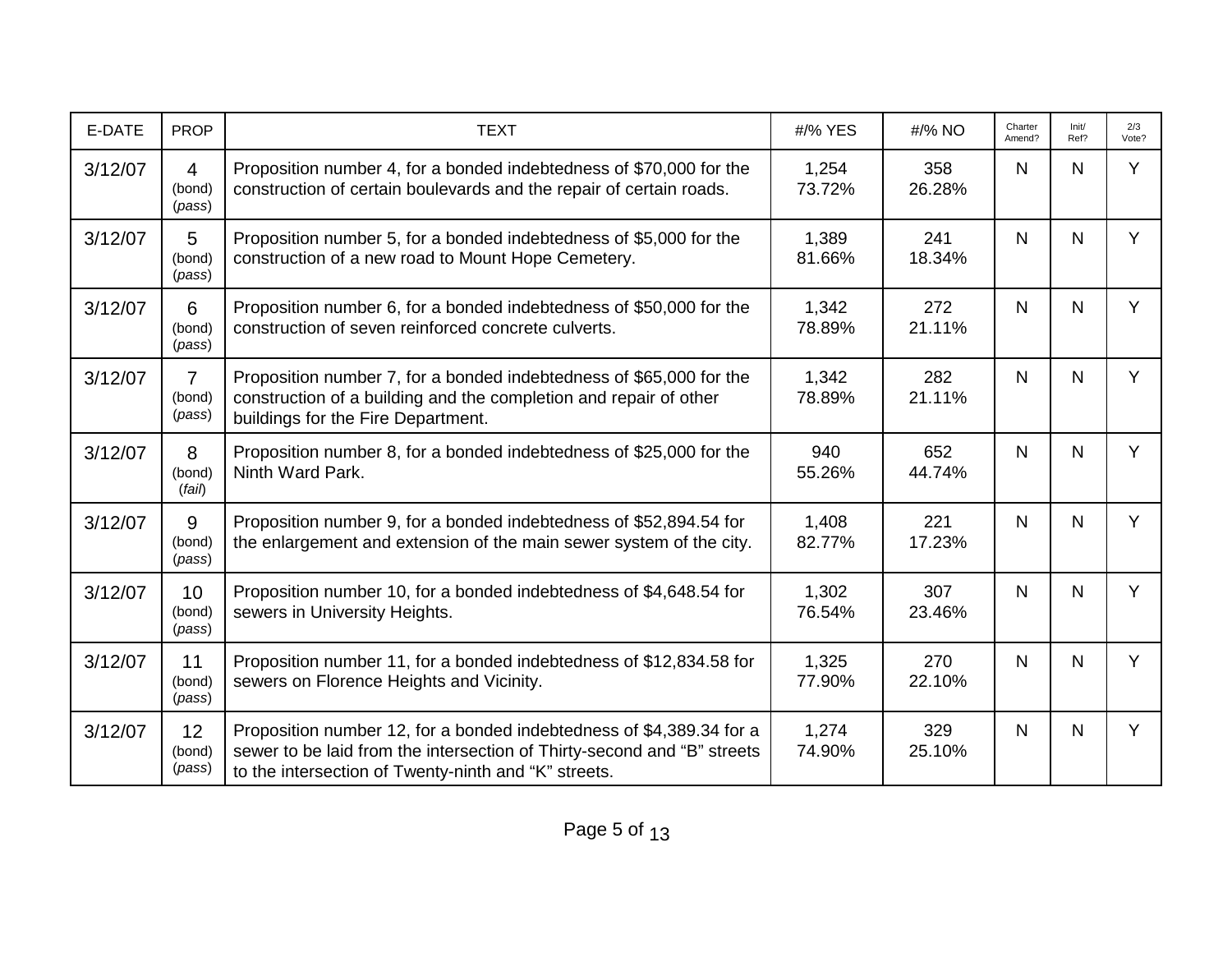| E-DATE  | <b>PROP</b>                        | <b>TEXT</b>                                                                                                                                                                                                                                                                                                                                                                                                                                                                                    | #/% YES         | #/% NO         | Charter<br>Amend? | Init/<br>Ref? | 2/3<br>Vote? |
|---------|------------------------------------|------------------------------------------------------------------------------------------------------------------------------------------------------------------------------------------------------------------------------------------------------------------------------------------------------------------------------------------------------------------------------------------------------------------------------------------------------------------------------------------------|-----------------|----------------|-------------------|---------------|--------------|
| 3/12/07 | 13<br>(bond)<br>(pass)             | Proposition number 13, for a bonded indebtedness of \$34,112 for the<br>La Jolla sewer system.                                                                                                                                                                                                                                                                                                                                                                                                 | 1,315<br>77.31% | 312<br>22.69%  | N                 | N             | Y            |
| 3/12/07 | 14<br>(bond)<br>(fail)             | Proposition number 14, for a bonded indebtedness of \$63,821 for the<br>Chollas Valley sewer system.                                                                                                                                                                                                                                                                                                                                                                                           | 1,035<br>60.85% | 581<br>39.15%  | N                 | N             | Y            |
| 3/12/07 | 15<br>(bond)<br>(pass)             | Proposition number 15, for a bonded indebtedness of \$5,500 for the<br>Ninth Ward outfall sewer.                                                                                                                                                                                                                                                                                                                                                                                               | 1,337<br>78.60% | 278<br>21.40%  | N                 | N             | Y            |
| 3/12/07 | 16<br>(bond)<br>(pass)             | Proposition number 16, for a bonded indebtedness of \$9,400 for the<br>South Park and Lincoln Park sewers.                                                                                                                                                                                                                                                                                                                                                                                     | 1,252<br>73.60% | 366<br>26.40%  | $\mathsf{N}$      | N             | Y            |
| 3/12/07 | 17<br>(bond)<br>(fail)             | Proposition number 17, for a bonded indebtedness of \$5,000 for<br>three public lavatories.                                                                                                                                                                                                                                                                                                                                                                                                    | 1,075<br>63.20% | 532<br>36.80%  | $\mathsf{N}$      | N             | Y            |
| 7/22/05 | (bond)<br>(fail)                   | Shall the said City incur a bonded indebtedness of seventy-one<br>thousand four hundred dollars (\$71,400.00) for the purpose of<br>acquiring and paying for the lands, water rights, privileges,<br>easements, and appurtenances described in the first paragraph of<br>the preamble to this ordinance? [O-2062]                                                                                                                                                                              | 1,157<br>55.7%  | 919<br>44.3%   | N                 | N             | Y            |
| 7/22/05 | $\overline{2}$<br>(bond)<br>(fail) | Shall the said City incur a bonded indebtedness of two hundred and<br>fifty-two thousand dollars (\$252,000.00) other and different from the<br>indebtedness mentioned in the first proposition herein, for the<br>purpose of acquiring, building, setting up, and paying for pumps,<br>pumping plants, reservoirs, acqueducts, and conduits for the purpose<br>of conducting water from the said "El Cajon water lands" to the<br>University Heights reservoir in the said city of San Diego? | 775<br>38.4%    | 1,242<br>61.6% | N                 | N             | Y            |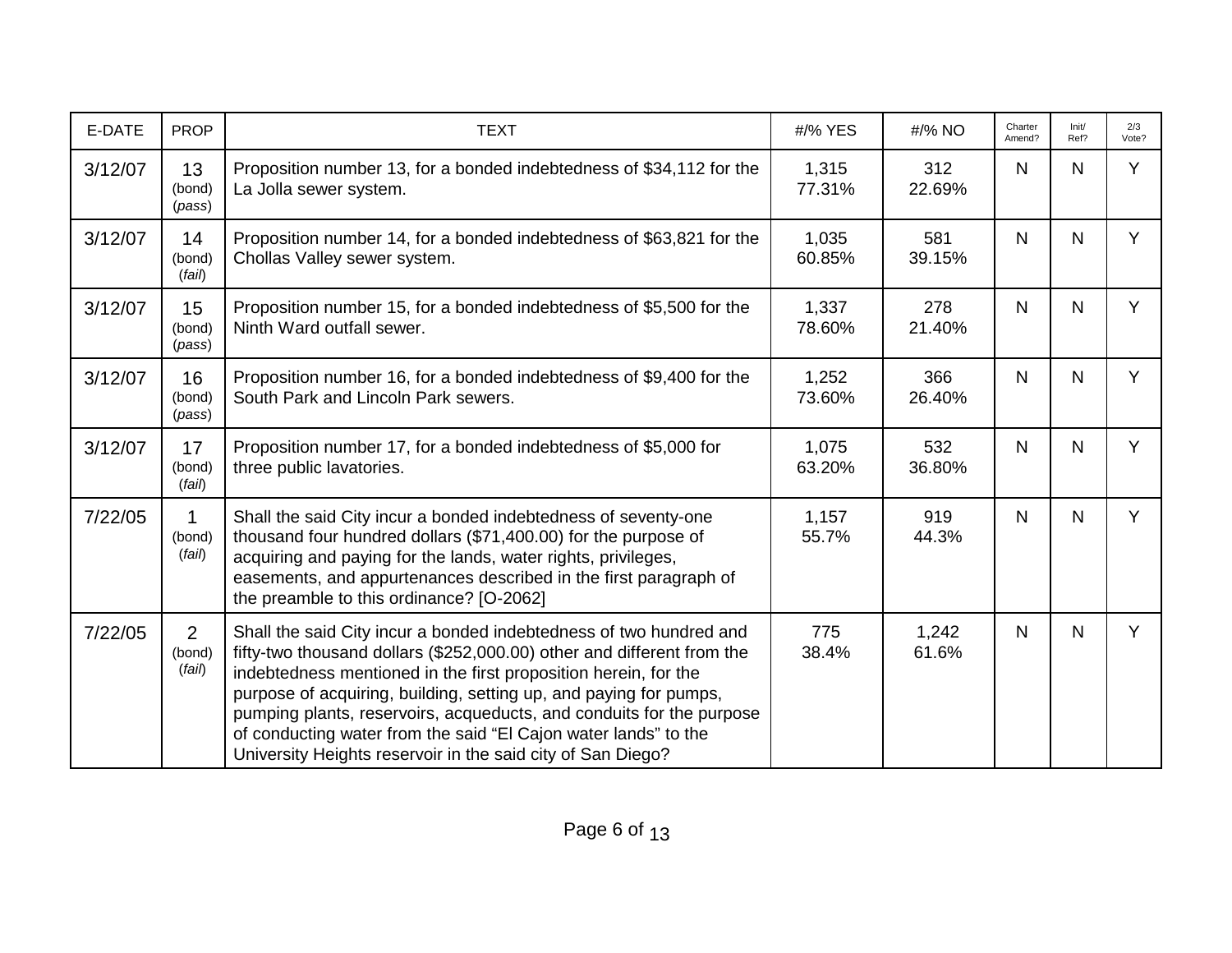| E-DATE  | <b>PROP</b>                        | <b>TEXT</b>                                                                                                                                                                                                                                                                                                                                                                                                                                                                                                                                                                                                                                                                                                                                                                  | #/% YES         | #/% NO          | Charter<br>Amend? | Init/<br>Ref? | 2/3<br>Vote? |
|---------|------------------------------------|------------------------------------------------------------------------------------------------------------------------------------------------------------------------------------------------------------------------------------------------------------------------------------------------------------------------------------------------------------------------------------------------------------------------------------------------------------------------------------------------------------------------------------------------------------------------------------------------------------------------------------------------------------------------------------------------------------------------------------------------------------------------------|-----------------|-----------------|-------------------|---------------|--------------|
| 7/22/05 | 3<br>(bond)<br>(pass)              | Shall the said City incur a bonded indebtedness of fifty-four thousand<br>dollars (\$54,000.00) other and different from the indebtedness<br>mentioned in the first and second propositions above stated, for the<br>purpose of replacing the Thirtieth street water main from El Cajon<br>avenue to National avenue, all in said City, with new pipe?                                                                                                                                                                                                                                                                                                                                                                                                                       | 1,622<br>79.9%  | 409<br>20.1%    | N.                | N             | Y            |
| 7/22/05 | $\overline{4}$<br>(bond)<br>(pass) | Shall the said City incur a bonded indebtedness of seventy-five<br>thousand dollars (\$75,000.00), other and different from any other<br>indebtedness mentioned in this ordinance, for the purpose of<br>constructing and completing reinforced concrete conduit,<br>commencing at a point on the south line of the City Park about<br>midway between Tenth and Eleventh streets, thence in a<br>southwesterly course to Tenth street, thence down Tenth street to<br>"B" street, thence down "B" street to the west line of Atlantic street,<br>all in said City, according to the plans and specifications of Geo. A.<br>d'Hemecourt, City Engineer of said City, filed in the office of the City<br>Clerk of said City on the 31 <sup>st</sup> day of May, 1905? [O-2062] | 1,331<br>70.3%  | 561<br>29.7%    | N                 | N             | Y            |
| 7/22/05 | 5<br>(bond)<br>(fai)               | Shall the said City incur a bonded indebtedness of twenty-one<br>thousand dollars (\$21,000.00) for the purpose of acquiring,<br>constructing, and completing a system of sewers in that part of said<br>City know as La Jolla Park, as described in the said resolution and<br>the preamble to this ordinance? [O-2062]                                                                                                                                                                                                                                                                                                                                                                                                                                                     | 1,225<br>62.2%  | 746<br>37.8%    | $\mathsf{N}$      | $\mathsf{N}$  | Y            |
| 4/4/05  | 1<br>(pass)                        | An ordinance imposing certain regulations for liquor saloons, and<br>fixing the number of licenses that shall be granted.                                                                                                                                                                                                                                                                                                                                                                                                                                                                                                                                                                                                                                                    | 1,548<br>52.42% | 1,405<br>47.58% | N                 | $\mathsf{N}$  | $\mathsf{N}$ |
| 4/4/05  | $\overline{2}$<br>(pass)           | An ordinance establishing the time for closing saloons on week days,<br>and providing for the closing of saloons on Sundays, in the City of<br>San Diego, California.                                                                                                                                                                                                                                                                                                                                                                                                                                                                                                                                                                                                        | 1,682<br>55.11% | 1,370<br>44.89% | N                 | N             | N.           |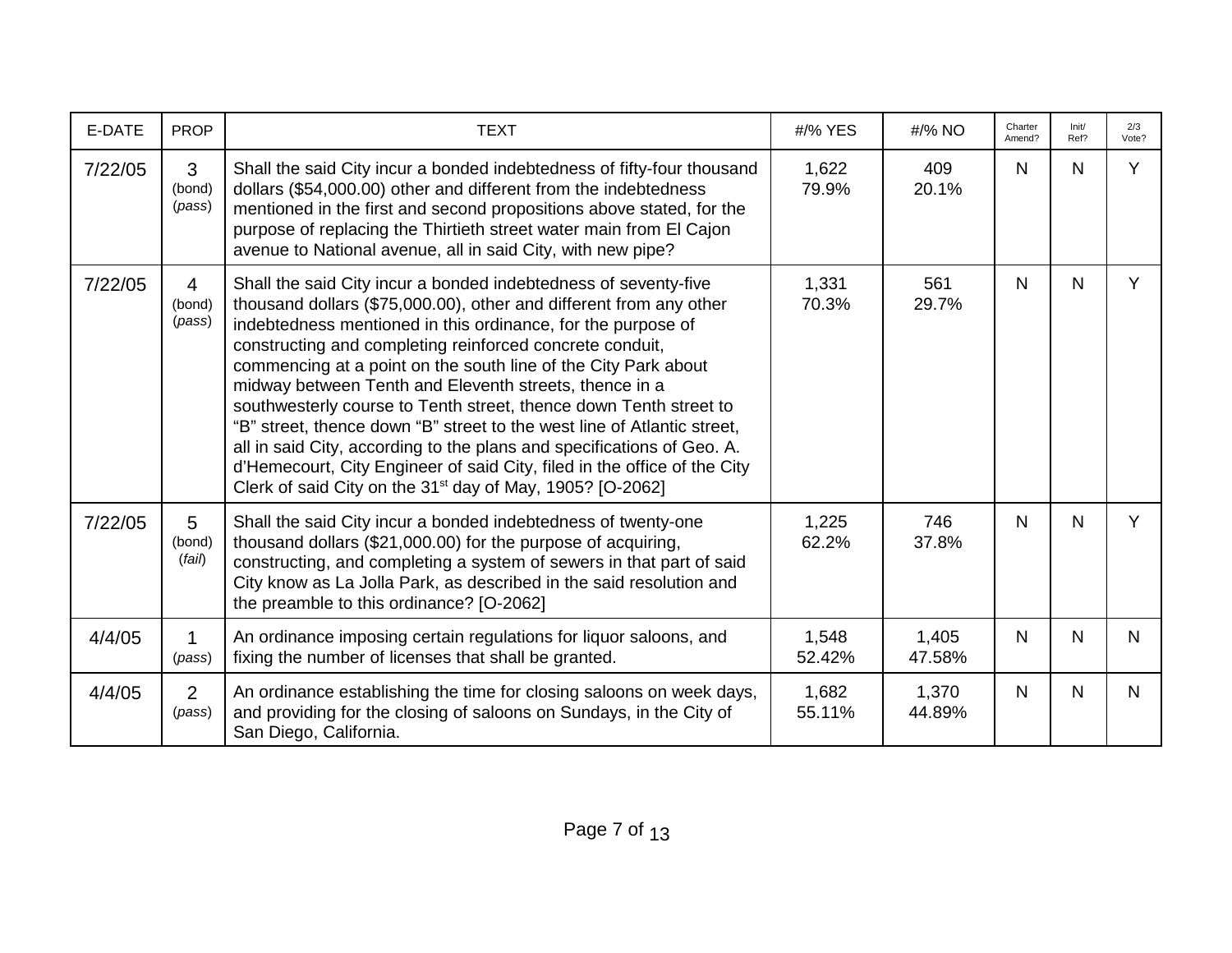| E-DATE | <b>PROP</b>              | <b>TEXT</b>                                                                                                                                                                                                                                | #/% YES         | #/% NO        | Charter<br>Amend? | Init/<br>Ref? | 2/3<br>Vote? |
|--------|--------------------------|--------------------------------------------------------------------------------------------------------------------------------------------------------------------------------------------------------------------------------------------|-----------------|---------------|-------------------|---------------|--------------|
| 1/7/05 | 1<br>(pass)              | Shall the proposed amendment number one to the charter of the city<br>of San Diego, California, relating to the reduction of the common<br>council to one board, be ratified?                                                              | 1,578<br>67.09% | 774<br>32.91% | Y                 | N.            | N            |
| 1/7/05 | $\overline{2}$<br>(pass) | Shall the proposed amendment number two to the charter of the city<br>of San Diego, relating to the fixing of the rates to be charges for<br>telephones and illuminating power, be ratified?                                               | 1,825<br>79.28% | 477<br>20.72% | Y                 | N.            | N            |
| 1/7/05 | 3<br>(pass)              | Shall the proposed amendment number three to the charter of the<br>city of San Diego, California, relating to licensing business and<br>occupations, be ratified?                                                                          | 1,423<br>63.98% | 801<br>36.02% | Y                 | N             | $\mathsf{N}$ |
| 1/7/05 | $\overline{4}$<br>(pass) | Shall the proposed amendment number four to the charter of the city<br>of San Diego, California, relating to the granting of franchises, be<br>ratified?                                                                                   | 1,591<br>72.35% | 608<br>27.65% | Y                 | N             | $\mathsf{N}$ |
| 1/7/05 | 5<br>(pass)              | Shall the proposed amendment number five to the charter of the City<br>of San Diego, California, relating to the duties of the auditor, be<br>ratified?                                                                                    | 1,576<br>72.16% | 608<br>27.84% | Y                 | N             | $\mathsf{N}$ |
| 1/7/05 | 6<br>(pass)              | Shall the proposed amendment number six to the charter of the city<br>of San Diego, California, relating to official bonds and undertakings,<br>be ratified?                                                                               | 1,581<br>72.46% | 601<br>27.54% | Y                 | N             | $\mathsf{N}$ |
| 1/7/05 | $\overline{7}$<br>(pass) | Shall the proposed amendment number seven to the charter of the<br>city of San Diego, California, relating to the employment of clerks,<br>deputies, and employees, be ratified?                                                           | 1,543<br>70.42% | 649<br>29.58% | Y                 | N             | $\mathsf{N}$ |
| 1/7/05 | 8<br>(pass)              | Shall the proposed amendment number eight to the charter of the<br>city of San Diego, California, relating to appointment of employees<br>and compensation of officers, clerks and employees of the board of<br>public works, be ratified? | 1,495<br>70.42% | 628<br>29.58% | Y                 | N.            | $\mathsf{N}$ |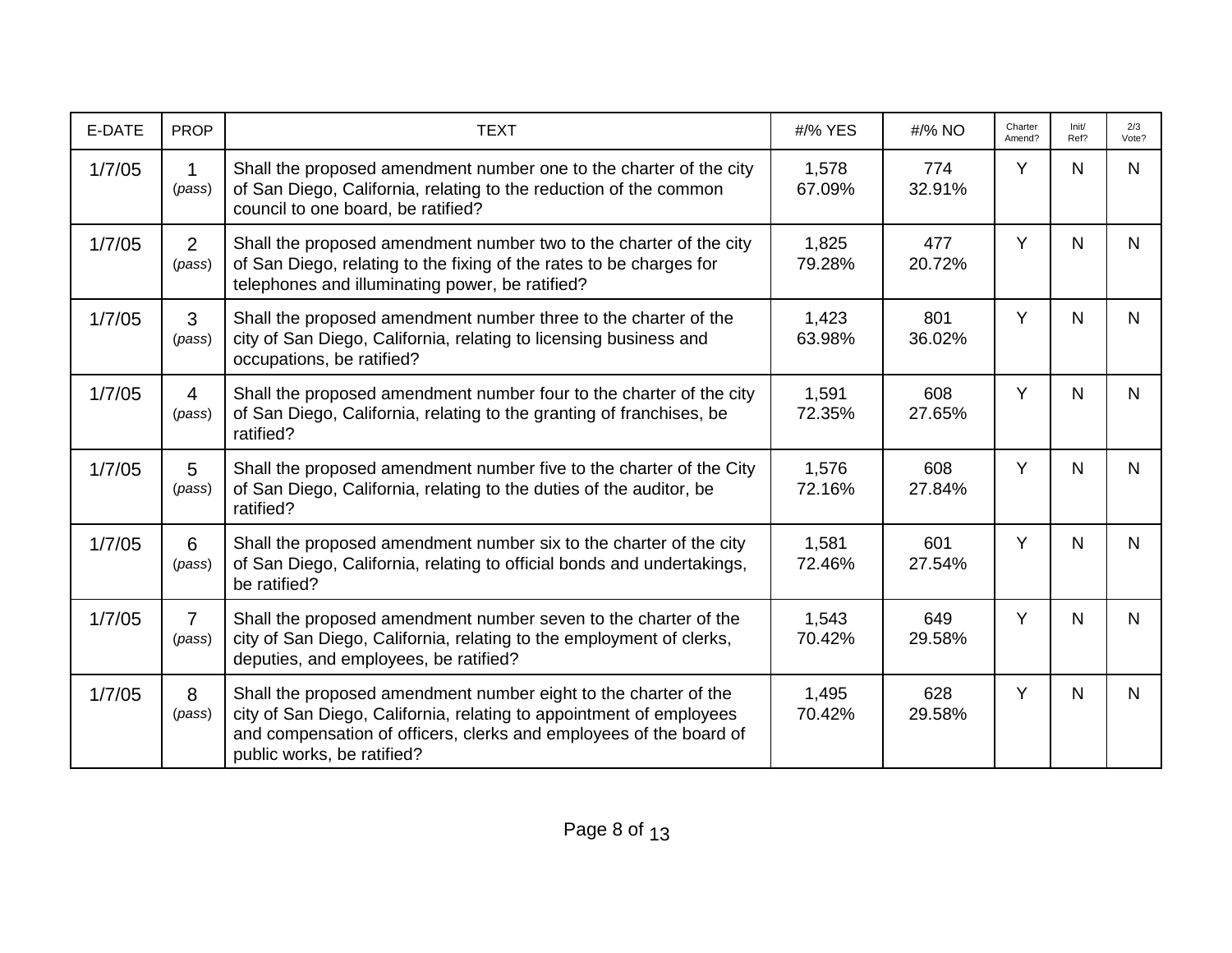| E-DATE | <b>PROP</b>  | <b>TEXT</b>                                                                                                                                                                                | #/% YES         | #/% NO        | Charter<br>Amend? | Init/<br>Ref? | 2/3<br>Vote? |
|--------|--------------|--------------------------------------------------------------------------------------------------------------------------------------------------------------------------------------------|-----------------|---------------|-------------------|---------------|--------------|
| 1/7/05 | 9<br>(pass)  | Shall the proposed amendment number nine to the charter of the city<br>of San Diego, California, relating to the repeal of a section providing<br>for street and public work, be ratified? | 1,448<br>69.65% | 631<br>30.35% | Y                 | N             | N            |
| 1/7/05 | 10<br>(pass) | Shall the proposed amendment number ten to the charter of the city<br>of San Diego, California, relating to contracts for public work, be<br>ratified?                                     | 1,463<br>69.07% | 655<br>30.93% | Y                 | N.            | N            |
| 1/7/05 | 11<br>(pass) | Shall the proposed amendment number eleven to the charter of the<br>city of San Diego, California, relating to advertising for bids for public<br>work, be ratified?                       | 1,537<br>72.43% | 585<br>27.57% | Y                 | N.            | N            |
| 1/7/05 | 12<br>(pass) | Shall the proposed amendment number twelve to the charter of the<br>city of San Diego, California, relating to contracts for public lighting,<br>be ratified?                              | 1,694<br>76.65% | 516<br>23.35% | Y                 | N.            | $\mathsf{N}$ |
| 1/7/05 | 13<br>(pass) | Shall the proposed amendment number thirteen to the charter of the<br>city of San Diego, California, relating to the management of the<br>sewer system, be ratified?                       | 1,523<br>77.25% | 578<br>22.75% | Y                 | $\mathsf{N}$  | $\mathsf{N}$ |
| 1/7/05 | 14<br>(pass) | Shall the proposed amendment number fourteen to the charter of the<br>city of San Diego, California, relating to and providing for a Board of<br>Park Commissioners, be ratified?          | 1,466<br>68.79% | 666<br>31.21% | Y                 | N             | $\mathsf{N}$ |
| 1/7/05 | 15<br>(pass) | Shall the proposed amendment number fifteen to the charter of the<br>city of San Diego, California, relating to fixing the tax rate and levy of<br>taxes, be ratified?                     | 1,443<br>69.74% | 626<br>30.26% | Y                 | N.            | N            |
| 1/7/05 | 16<br>(pass) | Shall the proposed amendment number sixteen to the charter of the<br>city of San Diego, California, relating to assessment of property, be<br>ratified?                                    | 1,451<br>70.71% | 601<br>29.29% | Y                 | N             | $\mathsf{N}$ |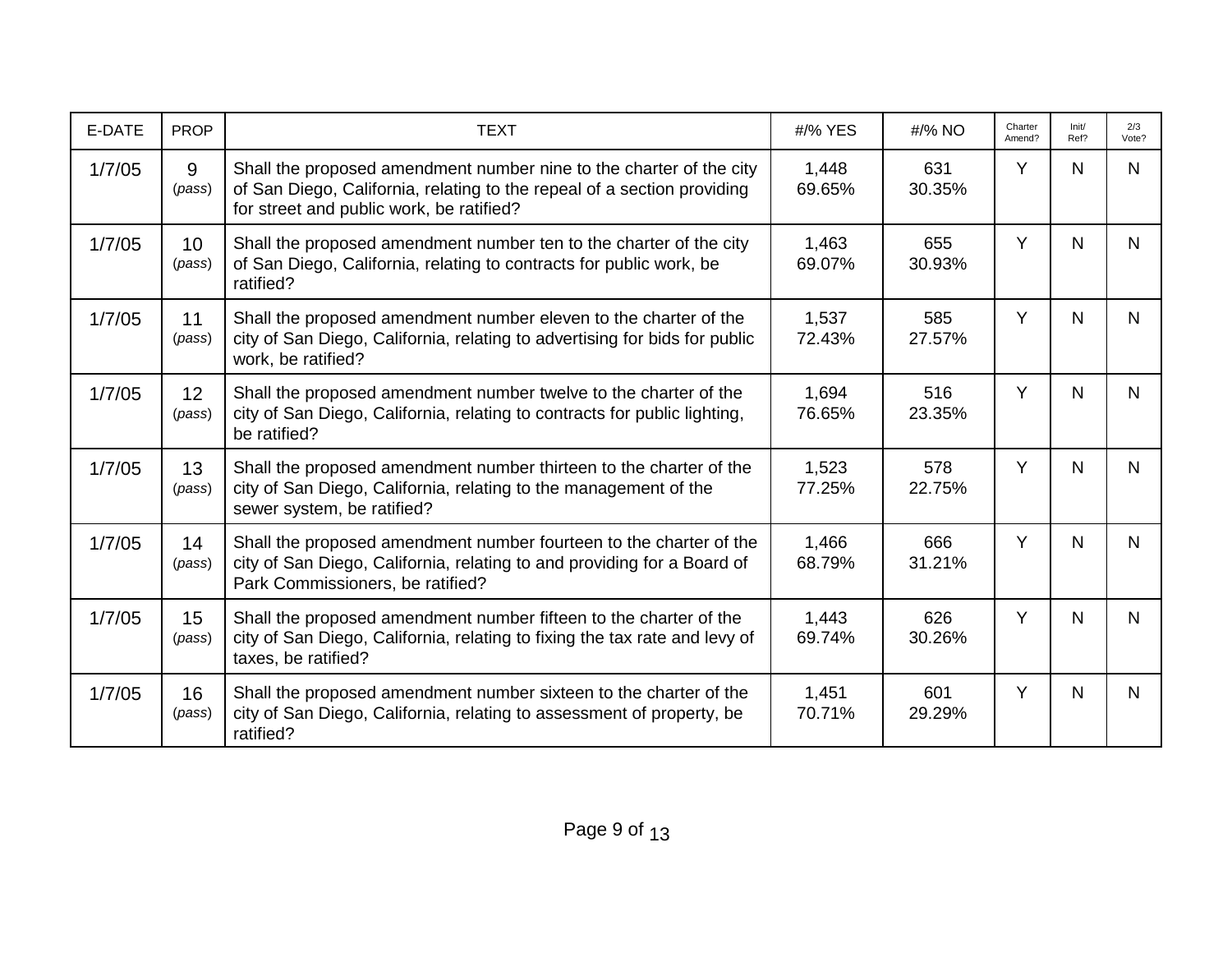| E-DATE | <b>PROP</b>  | <b>TEXT</b>                                                                                                                                                                                                               | #/% YES         | #/% NO        | Charter<br>Amend? | Init/<br>Ref? | 2/3<br>Vote? |
|--------|--------------|---------------------------------------------------------------------------------------------------------------------------------------------------------------------------------------------------------------------------|-----------------|---------------|-------------------|---------------|--------------|
| 1/7/05 | 17<br>(pass) | Shall the proposed amendment number seventeen to the charter of<br>the city of San Diego, California, relating to deductions upon payment<br>of taxes, be ratified?                                                       | 1,510<br>72.88% | 562<br>27.12% | Y                 | N.            | N            |
| 1/7/05 | 18<br>(pass) | Shall the proposed amendment number eighteen to the charter of the<br>city of San Diego, California, relating to the sale of property for<br>delinquent taxes and redemption thereof, be ratified?                        | 1,525<br>73.89% | 539<br>26.11% | Y                 | N             | $\mathsf{N}$ |
| 1/7/05 | 19<br>(pass) | Shall the proposed amendment number nineteen to the charter of the<br>city of San Diego, California, relating to the consolidation of certain<br>city and county offices, be ratified?                                    | 1,626<br>75.59% | 525<br>24.41% | Y                 | N.            | N            |
| 1/7/05 | 20<br>(pass) | Shall the proposed amendment number twenty to the charter of the<br>city of San Diego, California, relating to and authorizing special<br>elections for levying a special tax for street and public work, be<br>ratified? | 1,380<br>66.83% | 685<br>33.17% | Y                 | N             | $\mathsf{N}$ |
| 1/7/05 | 21<br>(pass) | Shall the proposed amendment number twenty-one to the charter of<br>the city of San Diego, California, relating to filing and allowance of<br>claims, be ratified?                                                        | 1,402<br>69.89% | 605<br>30.11% | Y                 | N             | $\mathsf{N}$ |
| 1/7/05 | 22<br>(pass) | Shall the proposed amendment number twenty-two to the charter of<br>the city of San Diego, California, relating to the board of education,<br>be ratified?                                                                | 1,499<br>69.11% | 670<br>30.89% | Y                 | N             | N            |
| 1/7/05 | 23<br>(pass) | Shall the proposed amendment number twenty-three to the charter of<br>the city of San Diego, California, relating to the public library, be<br>ratified?                                                                  | 1,324<br>61.27% | 837<br>39.73% | Y                 | N             | N            |
| 1/7/05 | 24<br>(pass) | Shall the proposed amendment number twenty-four to the charter of<br>the city of San Diego, California, relating to power of board of health<br>to establish pest houses, be ratified?                                    | 1,508<br>69.46% | 663<br>30.54% | Y                 | N             | $\mathsf{N}$ |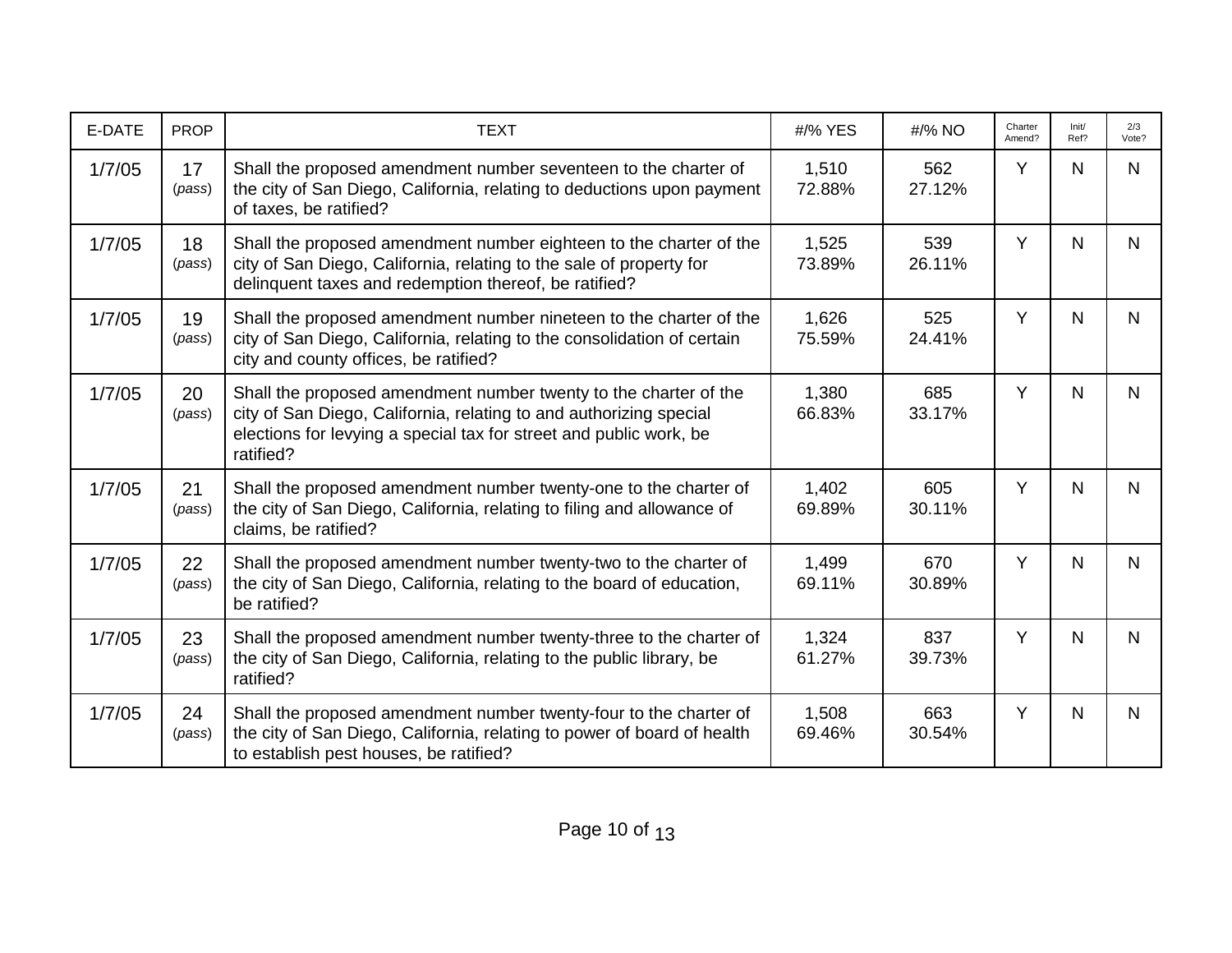| E-DATE  | <b>PROP</b>              | <b>TEXT</b>                                                                                                                                                                                                        | #/% YES         | #/% NO         | Charter<br>Amend? | Init/<br>Ref? | 2/3<br>Vote? |
|---------|--------------------------|--------------------------------------------------------------------------------------------------------------------------------------------------------------------------------------------------------------------|-----------------|----------------|-------------------|---------------|--------------|
| 1/7/05  | 25<br>(pass)             | Shall the proposed amendment number twenty-five to the charter of<br>the city of San Diego, California, relating to qualifications of officers,<br>deputies, and clerks, be ratified?                              | 1,571<br>72.83% | 586<br>27.17%  | Y                 | N.            | N            |
| 1/7/05  | 26<br>(pass)             | Shall the proposed amendment number twenty-six to the charter of<br>the city of San Diego, California, relating to the initiative, referendum<br>and recall, be ratified?                                          | 1,543<br>67.35% | 748<br>32.65%  | Y                 | N             | N            |
| 1/7/05  | 27<br>(pass)             | Shall the proposed amendment number twenty-seven to the charter<br>of the city of San Diego, California, relating to election of city attorney<br>by the electors, be ratified?                                    | 1,421<br>63.69% | 810<br>36.31%  | Y                 | N.            | N            |
| 4/25/03 | (pass)                   | Shall the City of San Diego incur a bonded debt of one hundred and<br>ninety-nine thousand dollars for the purpose of constructing<br>improvements and extensions of its system of water works?                    | 1,596<br>67.5%  | 767<br>32.5%   | N                 | N             | Y            |
| 4/25/03 | $\overline{2}$<br>(pass) | Shall the City of San Diego incur a bonded debt of one hundred and<br>forty thousand dollars for the purpose of constructing improvements<br>and extensions of its system of sewers in said City?                  | 1,629<br>69.3%  | 715<br>30.7%   | N                 | N             | Y            |
| 4/25/03 | $\mathbf{3}$<br>(fai)    | Shall the City of San Diego incur a bonded debt of thirty-nine<br>thousand dollars for the purpose of constructing certain street work in<br>said City?                                                            | 1,525<br>65.6%  | 798<br>34.4%   | N                 | N             | Y            |
| 4/25/03 | $\overline{4}$<br>(pass) | Shall the City of San Diego incur a bonded debt of thirty-seven<br>thousand dollars for the acquisition of certain land, and the<br>construction of buildings, for the use of the Fire Department of said<br>City? | 1,720<br>73.3%  | 627<br>26.7%   | N                 | N.            | Y            |
| 4/25/03 | 5<br>(fai)               | Shall the City of San Diego incur a bonded debt of sixty-six thousand<br>dollars for the purpose of constructing a certain storm sewer in said<br>City?                                                            | 1,251<br>54.5%  | 1,045<br>45.5% | N                 | N             | Y            |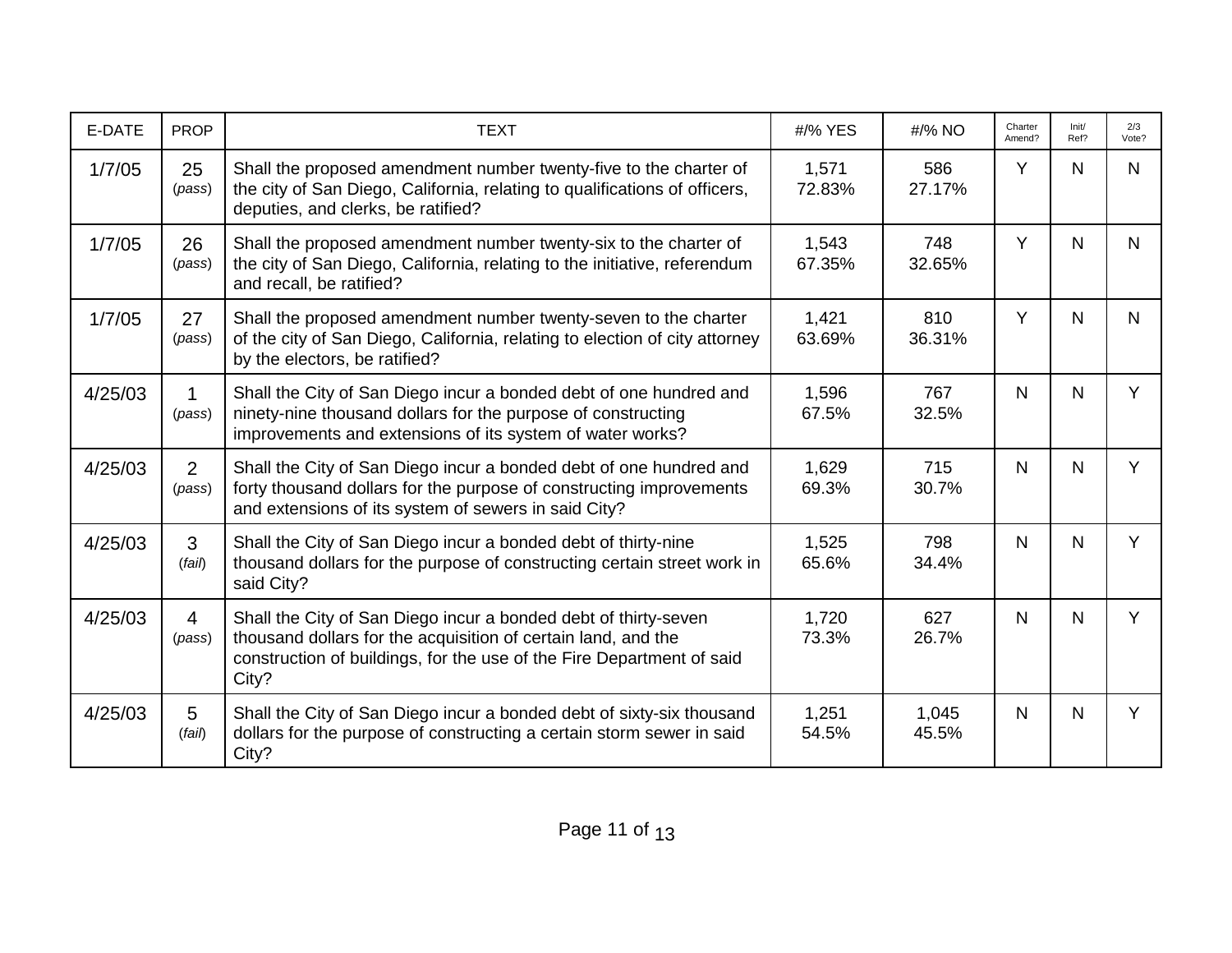| E-DATE  | <b>PROP</b>              | <b>TEXT</b>                                                                                                                                                                                                                                                                                                                                                                                                  | #/% YES         | #/% NO        | Charter<br>Amend? | Init/<br>Ref? | 2/3<br>Vote? |
|---------|--------------------------|--------------------------------------------------------------------------------------------------------------------------------------------------------------------------------------------------------------------------------------------------------------------------------------------------------------------------------------------------------------------------------------------------------------|-----------------|---------------|-------------------|---------------|--------------|
| 4/25/03 | 6<br>(pass)              | Shall the City of San Diego incur a bonded debt of five thousand<br>dollars for the purpose of constructing certain bridges in said City?                                                                                                                                                                                                                                                                    | 1,628<br>69.6%  | 712<br>30.4%  | $\mathsf{N}$      | N             | Y            |
| 4/25/03 | $\overline{7}$<br>(fai)  | Shall the City of San Diego incur a bonded debt of fourteen thousand<br>dollars for the purpose of acquiring certain land and the building<br>thereon for a city hall for said City?                                                                                                                                                                                                                         | 1,444<br>62.3%  | 874<br>37.7%  | N.                | N.            | Y            |
| 4/20/01 | (none)<br>(pass)         | Proposition to incur, by the City of San Diego, California, a bonded<br>indebtedness of Six Hundred Thousand Dollars in lawful money of<br>the United States, payable in forty years in equal annual installments<br>with interest thereon at four and one-half per cent, per annum,<br>payable semi-annually in like lawful money of the United States, for<br>the acquisition of water works by said City. | 2,372<br>94.43% | 140<br>5.57%  | N                 | N             | Y            |
| 1/12/01 | (pass)                   | Shall the proposed amendment Number One to the Charter of the<br>City of San Diego, State of California, be ratified? [Amends<br>Subsection 53 of Section 1 of Chapter 2 of Article 2, relative to<br>incurring indebtedness.]                                                                                                                                                                               | 884<br>79.78%   | 224<br>20.22% | Y                 | N             | N            |
| 1/12/01 | $\overline{2}$<br>(pass) | Shall the proposed Amendment Number Two to the Charter of the<br>City of San Diego, State of California, be ratified? [Repeals Article 4,<br>relative to a Police Court.]                                                                                                                                                                                                                                    | 868<br>79.34%   | 229<br>20.66% | Y                 | N             | N            |
| 1/12/01 | 3<br>(pass)              | Shall the proposed Amendment Number Three to the Charter of the<br>City of San Diego, State of California, be ratified? [Adds Section 26<br>of Chapter 1 of Article 5, relative to the powers of the Board of Public<br>Works over any system of water works owned by the City.]                                                                                                                             | 897<br>80.74%   | 214<br>19.26% | Y                 | N             | N            |
| 1/12/01 | $\overline{4}$<br>(pass) | Shall the proposed Amendment Number Four to the Charter of the<br>City of San Diego, State of California, be ratified? [Amends Chapter 2<br>of Article 5, relative to improvement of streets.]                                                                                                                                                                                                               | 893<br>80.52%   | 216<br>19.48% | Y                 | N             | N            |